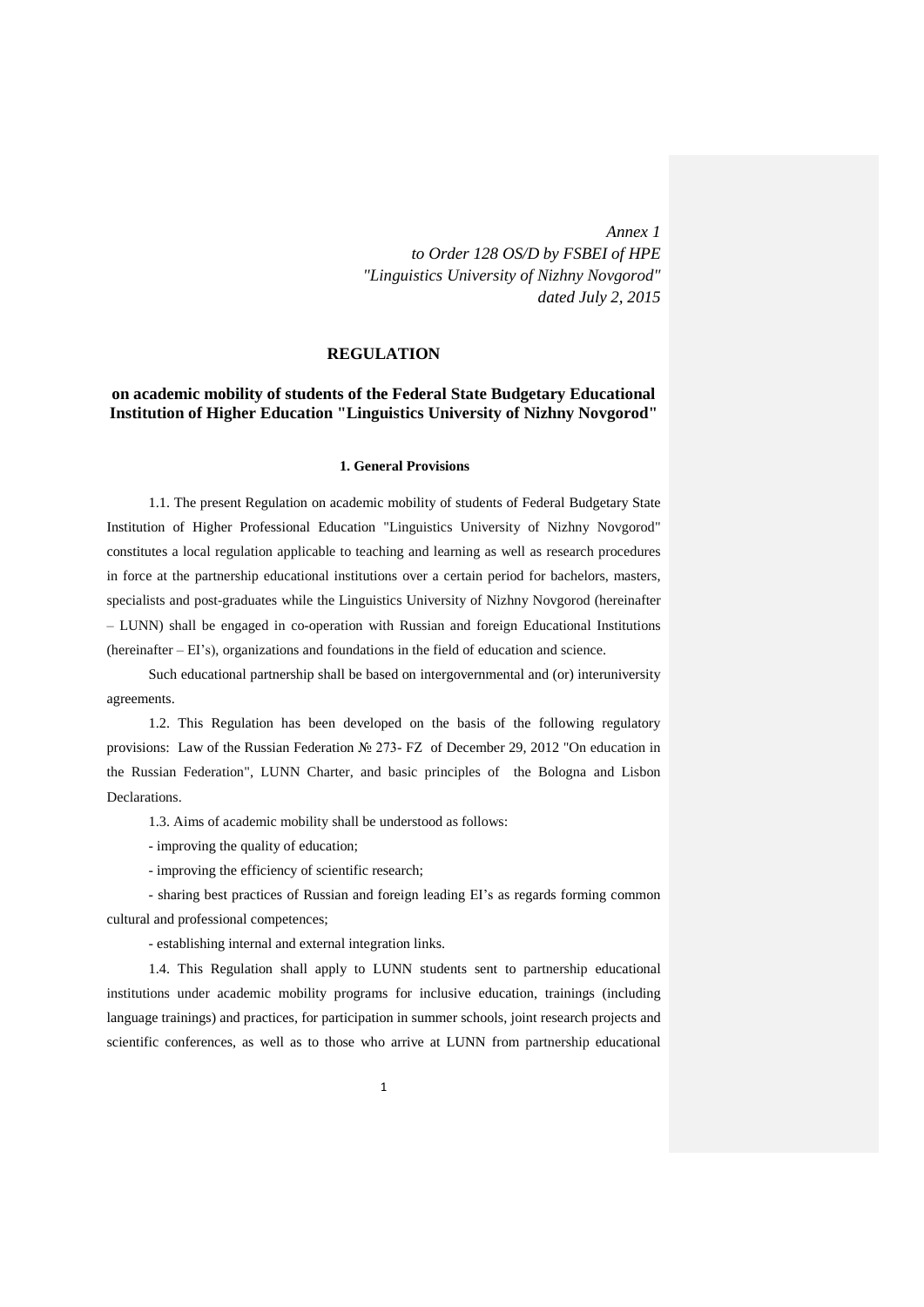institutions for inclusive education, trainings, scientific conferences, for participation in summer schools and joint research projects.

1.5. LUNN provides inclusive education both on a short-term (less than one semester) and long-term (for one or two semesters) basis.

This Regulation shall not apply to LUNN students' private trips connected with education, but not in line with their training program. Private trips are allowed during vacations or an academic leave. LUNN administration shall not be responsible for education of students during their private trips.

#### **2. Basic terms and definitions**

**Academic mobility of students –** education and research at partnership EI's over a certain period.

**Inclusive education –** mastering a part of the major education program by students at a partnership EI, with the credits earned there recognized at the main EI.

**Individual curriculum –** a curriculum in effect over the period of students' education at a partnership EI, drawn up on the basis of LUNN training program and that of the partnership EI.

**Learning agreement** – an agreement, signed by the sending EI, the receiving EI and the student pursuing academic mobility, which contains information about the disciplines he/she will study at the receiving EI, acknowledgement of each other's marks by the partnership universities and information on the disciplines' workload.

**Transcript of records –** an extract from the official documents of the receiving EI, which contains a list of the disciplines studied by the student at the receiving EI and their total workload in credit units. The transcript shall contain a description of the grading system adopted at the receiving EI.

**Credit transfer –** a process that allows credits awarded by the receiving EI to be recognized by the sending EI, accumulated and included into the document about the completion of study requirements issued by the sending EI.

#### **3. Coordination of academic mobility of LUNN students**

3.1. The process of academic mobility is supervised by the President, the Vice-President for academic affairs and the Vice-President for research.

3.2. Academic mobility is directly organized by the Head of the international office, the Deans, the Head of the international students' office, the academic program directors; other LUNN offices and organizational units may be involved if necessary.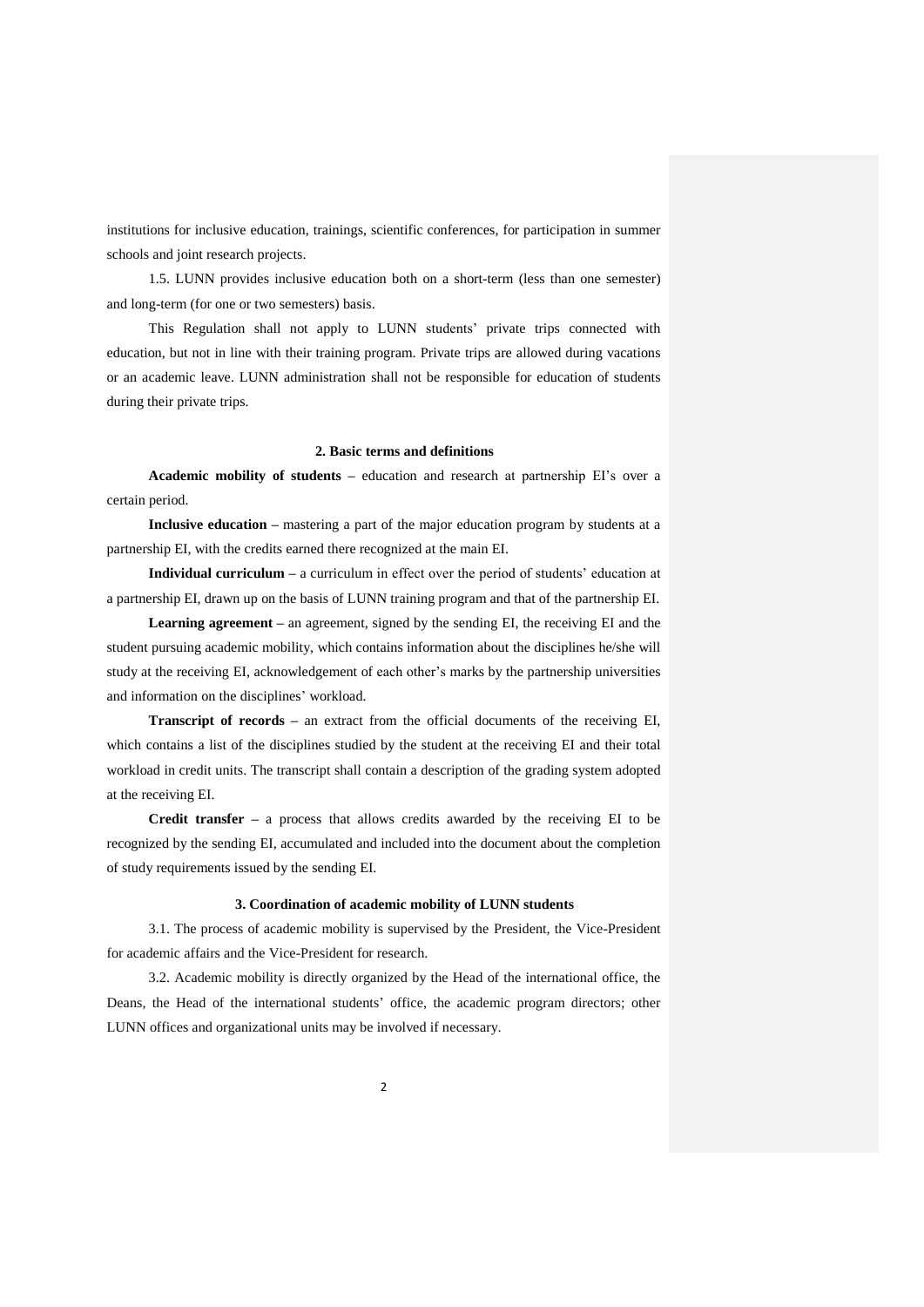3.3. Academic mobility programs are based on agreements between LUNN and Russian or foreign EI's. Draft agreements with foreign EI's are prepared by the international office, draft agreements with Russian EI's – by the Vice-President for academic affairs and the Vice-President for research.

3.4. Academic mobility may also be based on agreements between LUNN and Russian or international organizations and foundations.

3.5. Academic mobility can be initiated by students.

3.6. Students can be selected for participation in academic mobility programs in competitions based on the principles of openness, fairness and equality of opportunity. The following criteria shall be taken into account when evaluating individual achievements of the contestants: academic achievements, research performance, community commitment, fluency in the receiving country's language (in case of travelling abroad), the purpose and the expected results of studying at the partnership EI, the conformity of the program to the student's training program at LUNN.

3.7. Students who plan to participate in an academic mobility program shall apply for an individual schedule in case of short-term programs (up to three months) or an individual curriculum in case of long-term programs (more than three months).

Individual curriculum is prepared by the Dean's assistant for academic mobility, and is coordinated with the Dean and Heads of the Chairs, related to the disciplines which the student will study during the semester (term).

3.8. The Head of the academic mobility program cooperates with the Dean's assistant (Head of the international students' office) and the student to prepare the following set of documents:

- the student's application for the academic mobility program and for an individual schedule/curriculum (Annex 1),

- a copy of the official invitation from the receiving EI,

- an individual schedule (Annex 2) or individual curriculum (Annex 3) for the program period,

- a draft order on the student's being sent to the receiving EI and provided with an individual schedule/curriculum (Annex 4),

- a report of the contest committee (if a competition was held to select students for the program).

3.9. Upon the recommendation of the Dean and at least a week prior to the student's departure the order is issued on sending the student to the partnership EI and providing them with an individual schedule/curriculum.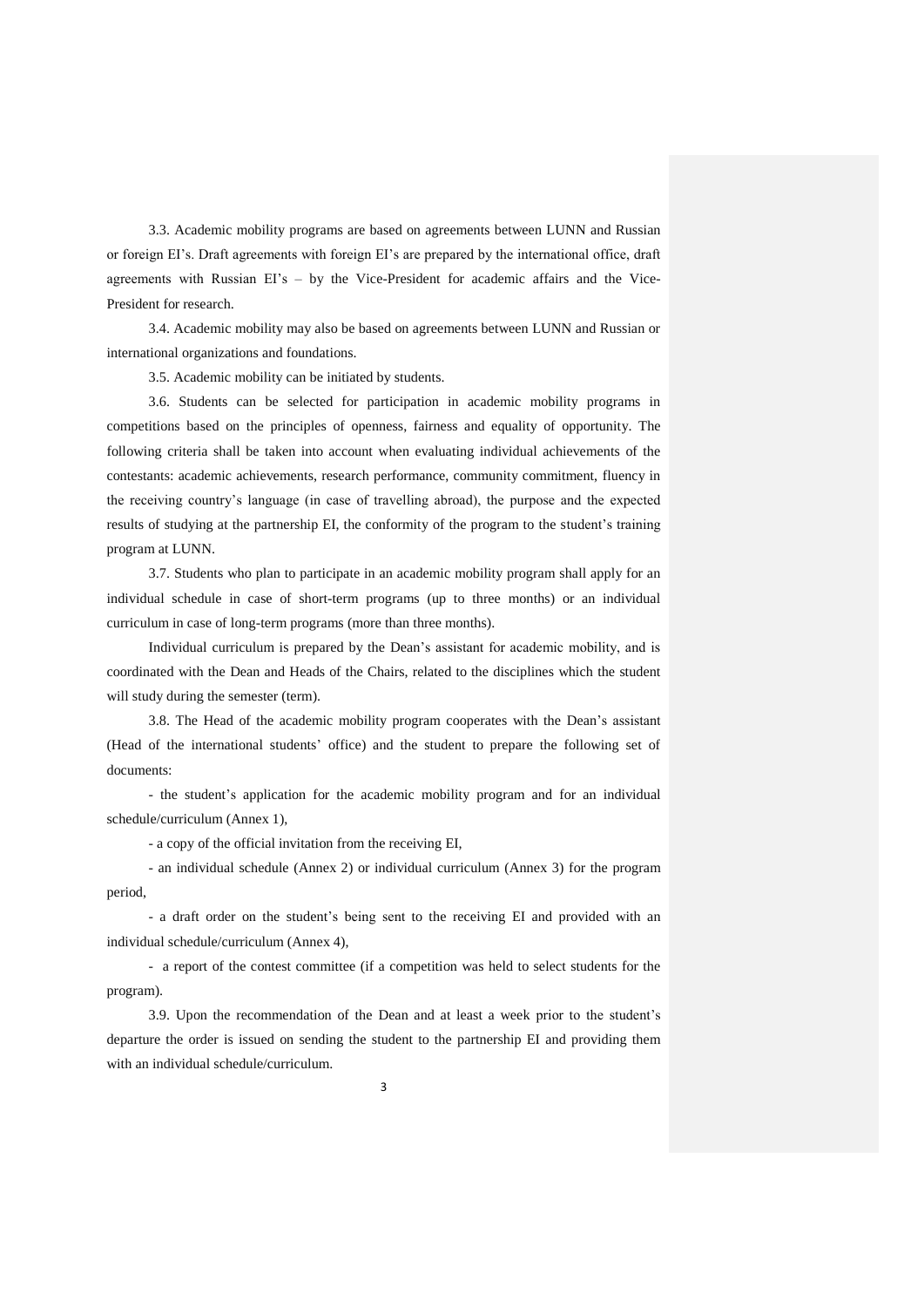3.10. Students shall undergo an enrollment procedure in accordance with the rules of the receiving EI.

3.11. The copies of the orders, the student's applications, the individual schedule/curriculum and the invitations are sent to LUNN personnel department and are kept as a part of the student's educational record.

3.12. If necessary, the student can make changes in the individual curriculum by signing a Learning Agreement (Annex 5) within one month of the arrival date at the partnership EI. A scan of the Learning Agreement signed by the receiving EI and by the student shall be sent for approval to the student's department at LUNN by e-mail. By signing the Learning Agreement, LUNN representatives ensure the recognition of the training period and the transfer of credits (or the recognition of completed internships), providing the student passes the interim assessment at the partnership EI.

3.13. When the LUNN student has completed the training at the partnership EI, their training period needs to be recognized in the relevant documents issued by the Dean's office. The training period at the partnership EI shall only be recognized if a complete set of documents is presented and all the procedures are carried out according to the rules, described in item 3.14. of this Regulation.

3.14. Within three days of the student's return from the partnership EI the student shall submit the notification of the completion of the inclusive education program, an application for the transfer of credits earned at the partnership EI and, in case of a long-term program, documents (a certificate or a verification letter) confirming successful completion of the individual curriculum (Annex 6). Deputy Dean of the department is responsible for the recognition of the training period and the transfer of credits earned at the partnership EI as well as the recognition of other educational activities. The total workload and the type of final assessment are taken into account in the procedure of credits transfer.

3.15. Based on the student's application and the statement made by the deputy Dean for academic mobility about the recognition of the program period and about the credits transfer the Dean refers an order to further approval within seven working days of the application submission (Annex 7).

3.16. Should the student fail to complete the approved individual curriculum, a reexamination schedule is arranged according to the established procedure.

#### **4. Coordination of academic mobility for students from partnership EI at LUNN**

4.1. When a foreign student is sent to LUNN to take part in a short-term (one semester) or long-term (up to one academic year) inclusive education program in line with the basic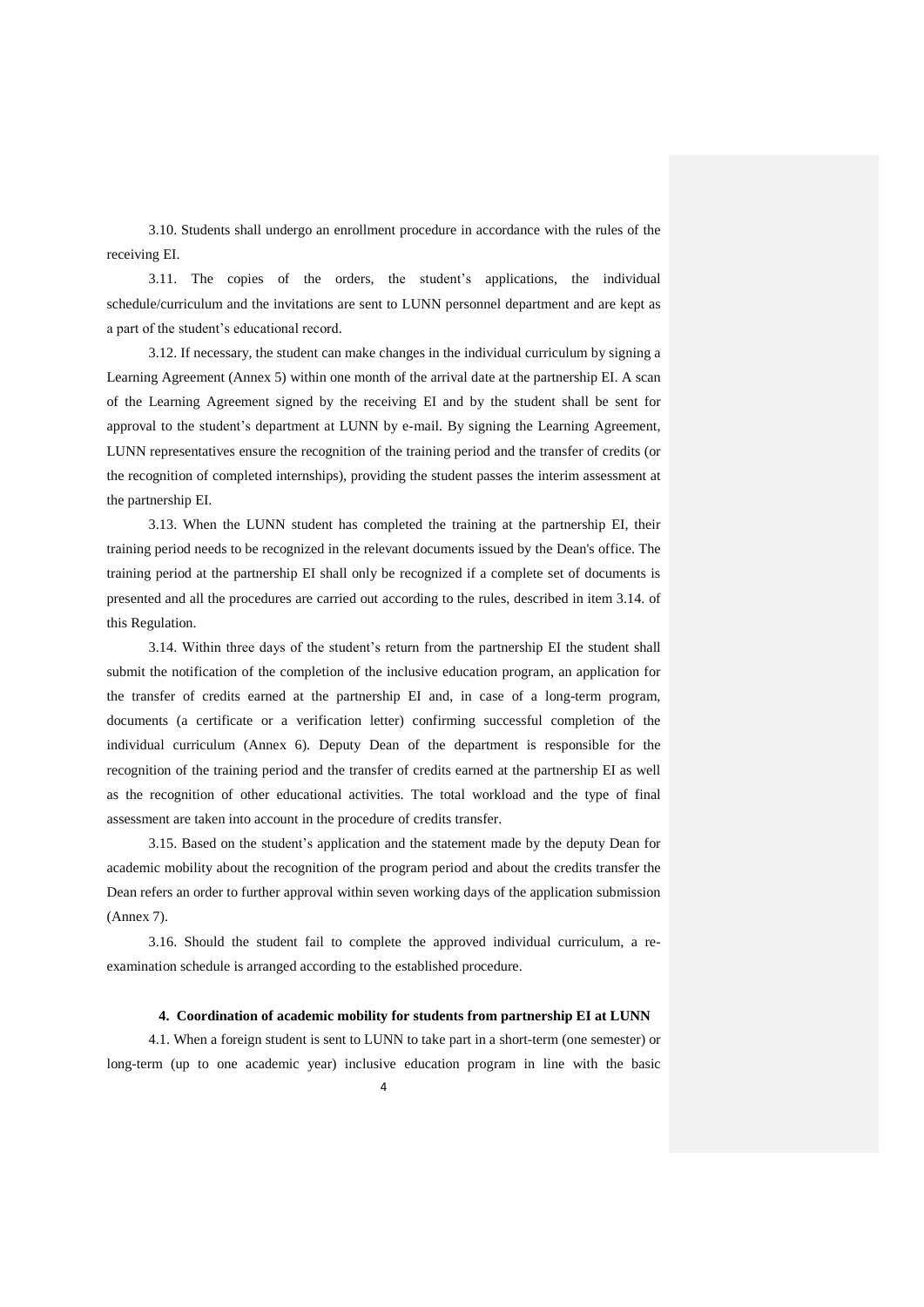educational program, the Head of the academic mobility program and the deputy Dean for academic mobility, representing the EI department where the student will study, prepare the following set of documents:

- the student's application for enrollment at LUNN for the program period (Annex 8),

- a Learning agreement and an Annex thereto (Annex 9)

- a draft enrollment order (Annex 10),

- a cost estimate.

4.2. The EI's international office opens an educational record for the student.

4.3. When the student has finished inclusive education at LUNN, the Dean of the department refers a expulsion order and a transcript of the student's academic records at LUNN for further approval.

4.4. When a foreign student is sent to LUNN to take part in an inclusive education program of according to an additional educational program, the Head of the academic mobility program together with the Head of the international students' office prepare the following set of documents:

- a Learning agreement,

- a draft enrollment order,

- a cost estimate.

4.5. When the student has finished inclusive education at LUNN, the Head of the international students' office refers a expulsion order and a certificate verifying the student's academic records on an additional educational program at LUNN for further approval.

#### **5. Information support of academic mobility**

5.1. Information support of academic mobility is provided by the international office, departments, research departments, resource centers, deans' offices and the international students' office, and includes sharing information about various programs of academic mobility, as well as procedures and documents required for participating in an academic mobility program.

5.2. Information support of academic mobility is provided in the following ways: publication of relevant information on the official website of LUNN, on notice boards in the university, distribution of newsletters to the LUNN academic divisions and to partnership EI's, holding meetings with students and in other ways.

5.3. The year completed, the departments and the international students' office cooperate with the international office in order to prepare an academic mobility review, which is posted on the website of LUNN.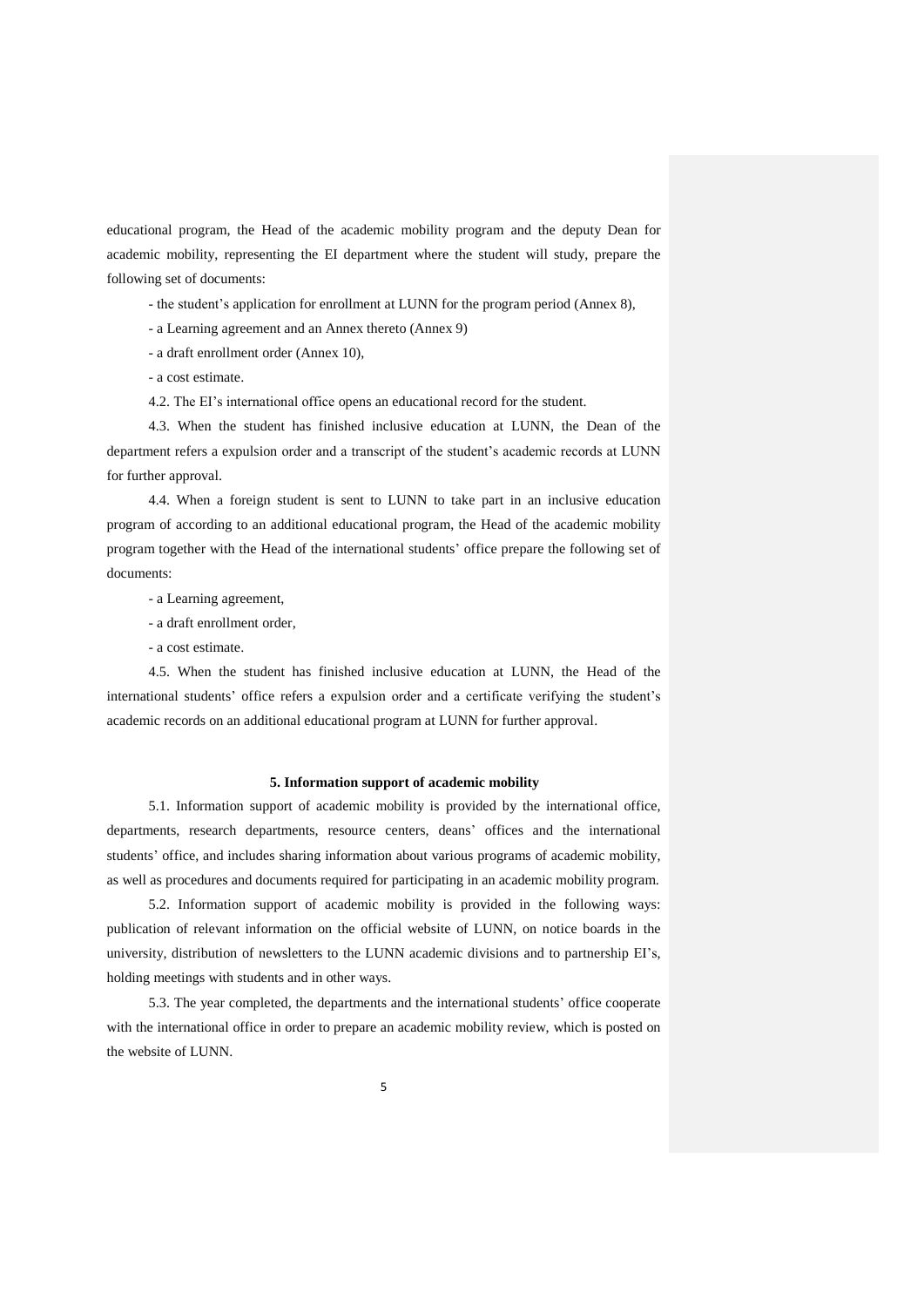#### **6. Financial support of academic mobility programs**

Academic mobility programs can be financed from various sources including: funds received from income-generating activities, funds allocated for the support and development of higher education, the receiving EI's funds including grants from international organizations and private foundations, personal savings of students.

#### **7. Responsibilities of the partnership EI's as regards supporting academic mobility**

7.1. The sending EI shall:

- make agreements with partnership EI's on coordination of academic mobility programs;

- provide free and equal access to information about academic mobility programs and about the criteria for selecting participants under such programs;

- provide assistance and consultation in the preparation of documents for academic mobility programs;

- supervise the preparation of documents, which regulate the student's stay at the partnership EI for the period of the academic mobility program.

7.2. The receiving EI shall:

- make foreign students acquainted with the student visa requirements of the receiving country;

- take necessary administrative measures to create conditions for the participant of the academic mobility program to be able to complete the approved individual curriculum;

- provide assistance in solving educational, accommodation and everyday problems;

- provide an opportunity for students from partnership EI's to use the material and technical resources of the receiving EI;

- make sure that the documents confirming the students' legal residence status for the program period are provided in time and executed correctly;

- provide the students with a duly executed document confirming the learning results at the end of the program period.

# **8. Rights and responsibilities of the students participating in an academic mobility program**

8.1. The students have the right:

- to choose subjects that are provided in the partnership EI before the start of the academic mobility program;

- to make changes in the individual curriculum within one month of the arrival date at the partnership EI in case there are changes in the program at the partnership EI; the changes to the individual curriculum shall be approved by both EI's;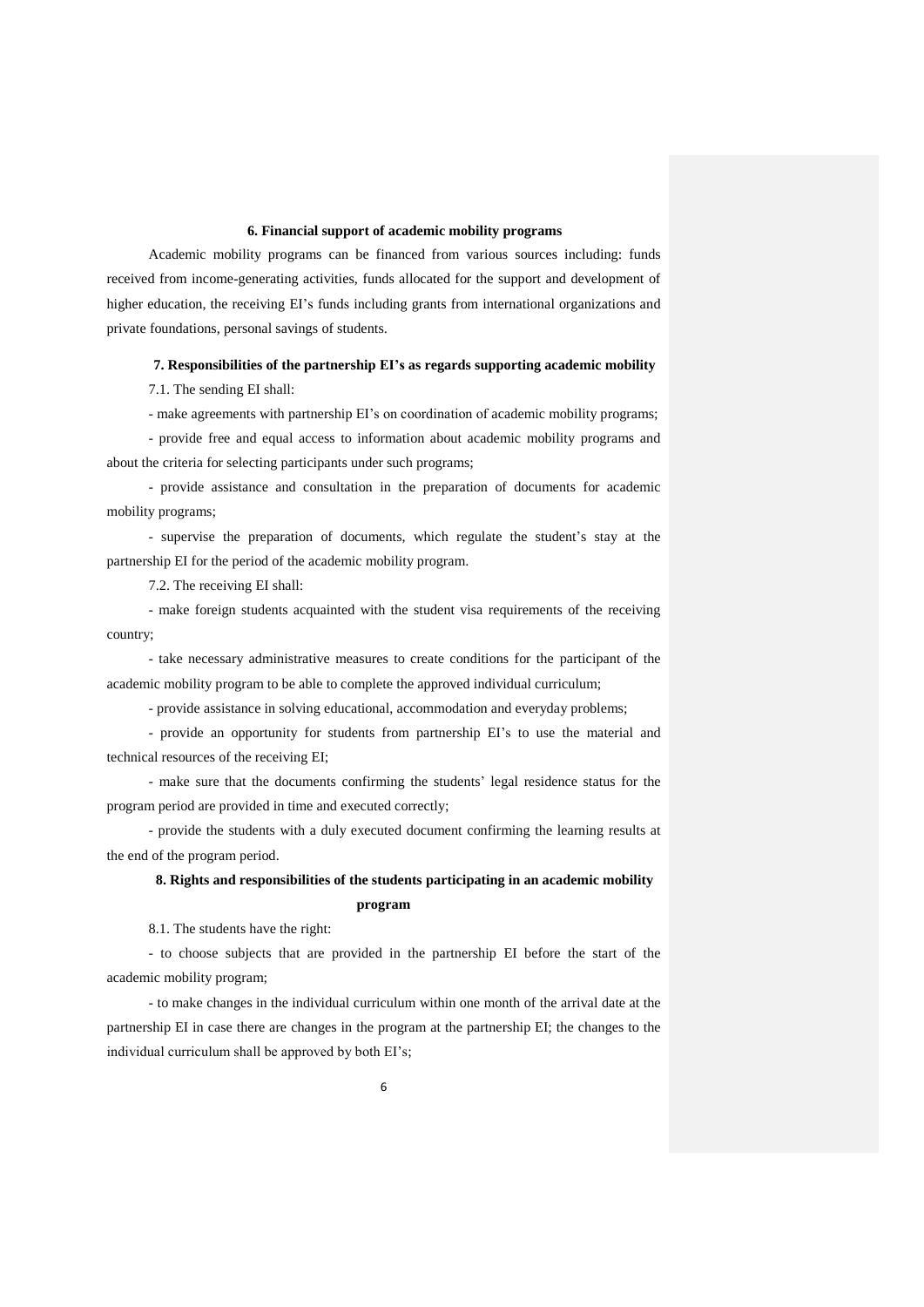- to use academic, research, material and technical resources of the receiving institution;

- to receive documents which contain the program results.

8.2. The students shall:

- promptly execute documents required for participation in the academic mobility program;

- arrive at the partnership EI on time;

- respect the legislation of the receiving country, the EI's internal regulations, the EI's Charter and other local rules and regulations throughout the program period;

- complete the approved individual curriculum;

- return to the sending EI on time upon completion of the program.

*The Regulation was adopted by the Academic Council of FSBEI HPE "Nizhny Novgorod State Linguistics University" on May 29, 2015, minute of meeting № 10.*

7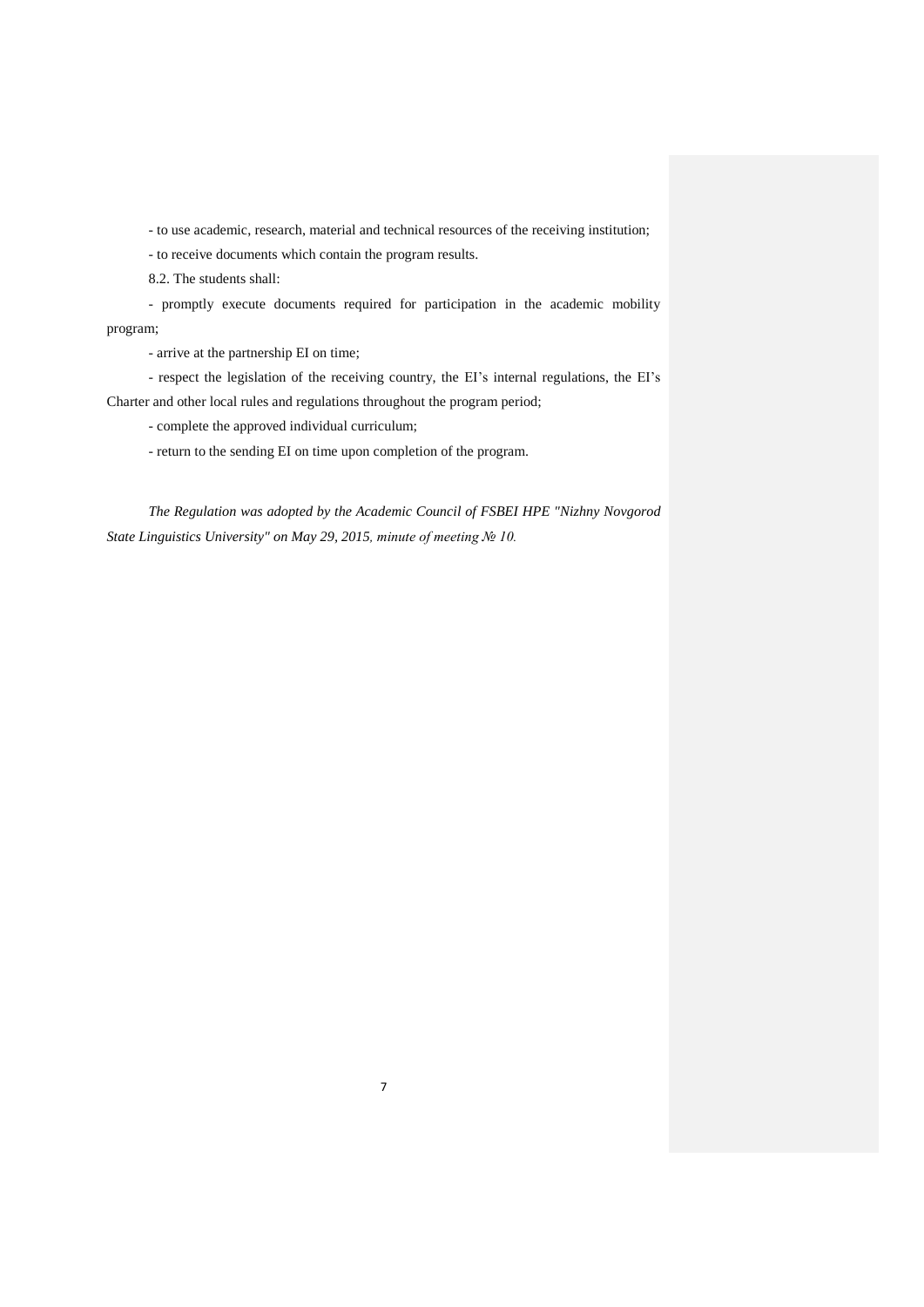Annex 1

to the Regulation on academic mobility

To Chancellor of FSBEI of HPE

"Linguistics University of Nizhny Novgorod" Boris A. Zhigalev

\_\_\_\_\_\_\_\_\_\_\_\_\_\_\_\_\_\_\_\_\_\_\_\_\_\_\_\_\_\_\_\_\_\_\_\_\_\_

(full name)

(group, department/branch)

home phone\_ mobile phone\_\_\_\_\_\_\_\_\_\_\_\_\_\_\_\_\_\_\_\_\_\_\_\_\_\_\_\_\_\_\_\_

from student of\_\_\_\_\_\_\_\_\_\_\_\_\_\_\_\_\_\_\_\_\_\_\_\_\_\_\_\_

e-mail\_\_\_\_\_\_\_\_\_\_\_\_\_\_\_\_\_\_\_\_\_\_\_\_\_\_\_

#### **Application**

I would like to be permitted to study at\_\_\_\_\_\_\_\_\_\_\_\_\_(*country and educational institution*) under academic mobility program (under terms of the agreement dated  $\Box$ ) in the period from  $\Box$  to  $\Box$ .

I apply for approval of the individual schedule/curriculum for the program period. Funding source: \_\_\_\_\_\_\_\_\_\_\_\_\_\_\_\_\_\_\_\_\_\_\_\_\_\_\_\_\_\_\_\_\_\_\_\_\_\_\_\_ .

(private means/ scholarship/ other)

Attached to the application you will find the individual schedule/curriculum and a copy of the official invitation.

Date  $\qquad \qquad \qquad$ 

Signature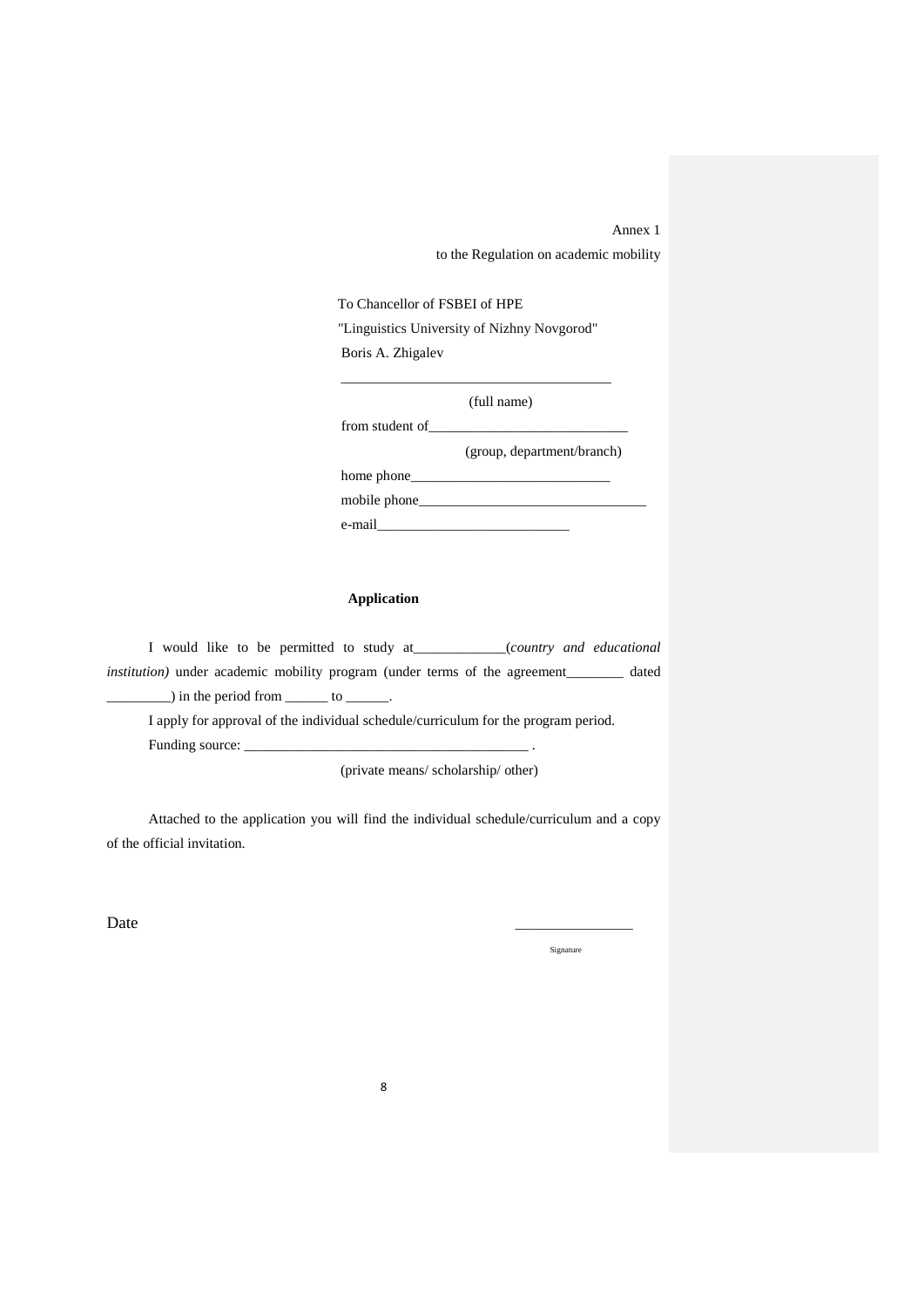Annex 2 to the Regulation on academic mobility

#### **INDIVIDUAL CURRICULUM OF**<br>**FULL NAME FULL NAME\_\_\_\_\_\_\_\_\_\_\_\_\_\_\_\_\_\_\_\_\_\_\_\_\_\_\_\_\_\_\_\_\_\_\_\_ FOR THE PERIOD OF INCLUSIVE EDUCATION FROM …. TO…\***

Department\_\_\_\_\_\_\_\_\_\_\_\_\_\_\_\_\_\_\_\_\_\_\_\_\_\_\_\_\_\_\_\_\_\_\_\_\_\_\_\_\_\_\_\_\_\_\_\_\_\_\_ ,\_\_\_\_\_\_\_\_\_ year  $T_{\text{raining program}}$   $\frac{1}{\sqrt{1-\frac{1}{2}}\sqrt{1-\frac{1}{2}}\sqrt{1-\frac{1}{2}}\sqrt{1-\frac{1}{2}}\sqrt{1-\frac{1}{2}}\sqrt{1-\frac{1}{2}}\sqrt{1-\frac{1}{2}}\sqrt{1-\frac{1}{2}}\sqrt{1-\frac{1}{2}}\sqrt{1-\frac{1}{2}}\sqrt{1-\frac{1}{2}}\sqrt{1-\frac{1}{2}}\sqrt{1-\frac{1}{2}}\sqrt{1-\frac{1}{2}}\sqrt{1-\frac{1}{2}}\sqrt{1-\frac{1}{2}}\sqrt{1-\frac{1}{2}}\sqrt{1-\frac{1}{2}}\sqrt{1-\$ 

| $N_2$        | Name of the discipline on the |        |                |         |                        | Approximate dates and forms of assessment** |         |                |         | Note |
|--------------|-------------------------------|--------|----------------|---------|------------------------|---------------------------------------------|---------|----------------|---------|------|
|              | curriculum                    | $N2$ 1 | N <sub>2</sub> | $N_2$ 3 | $\mathbb{N}^{\circ}$ 4 | $N2$ 5                                      | $N_2$ 6 | N <sub>2</sub> | $N_2$ 8 |      |
|              |                               |        |                |         |                        |                                             | 8       |                | 10      | 11   |
| 1.           |                               |        |                |         |                        |                                             |         |                |         |      |
| $\sim$<br>۷. |                               |        |                |         |                        |                                             |         |                |         |      |
| 3.           |                               |        |                |         |                        |                                             |         |                |         |      |
| 4.           |                               |        |                |         |                        |                                             |         |                |         |      |

| Date of preparation          | Signature of the Head of the Chair (signatures of the Heads of the Chairs, responsible for the disciplines included in |
|------------------------------|------------------------------------------------------------------------------------------------------------------------|
| <i>the individual plan</i> ) |                                                                                                                        |

Dean`s signature \_\_\_\_\_\_\_\_\_\_\_\_\_\_\_\_\_\_\_\_\_\_\_\_\_\_\_

*\*The original of the completed form is kept at the Dean`s office*

*\*\* If there are less (than 8) assessment events, there should be a dash in the empty boxes*

\_\_\_\_\_\_\_\_\_\_\_\_\_\_\_\_\_\_\_\_\_\_\_\_\_\_\_\_\_\_\_\_\_\_\_\_\_\_\_\_\_\_\_\_\_\_\_\_\_\_\_\_\_\_\_\_\_\_\_\_\_\_\_\_\_\_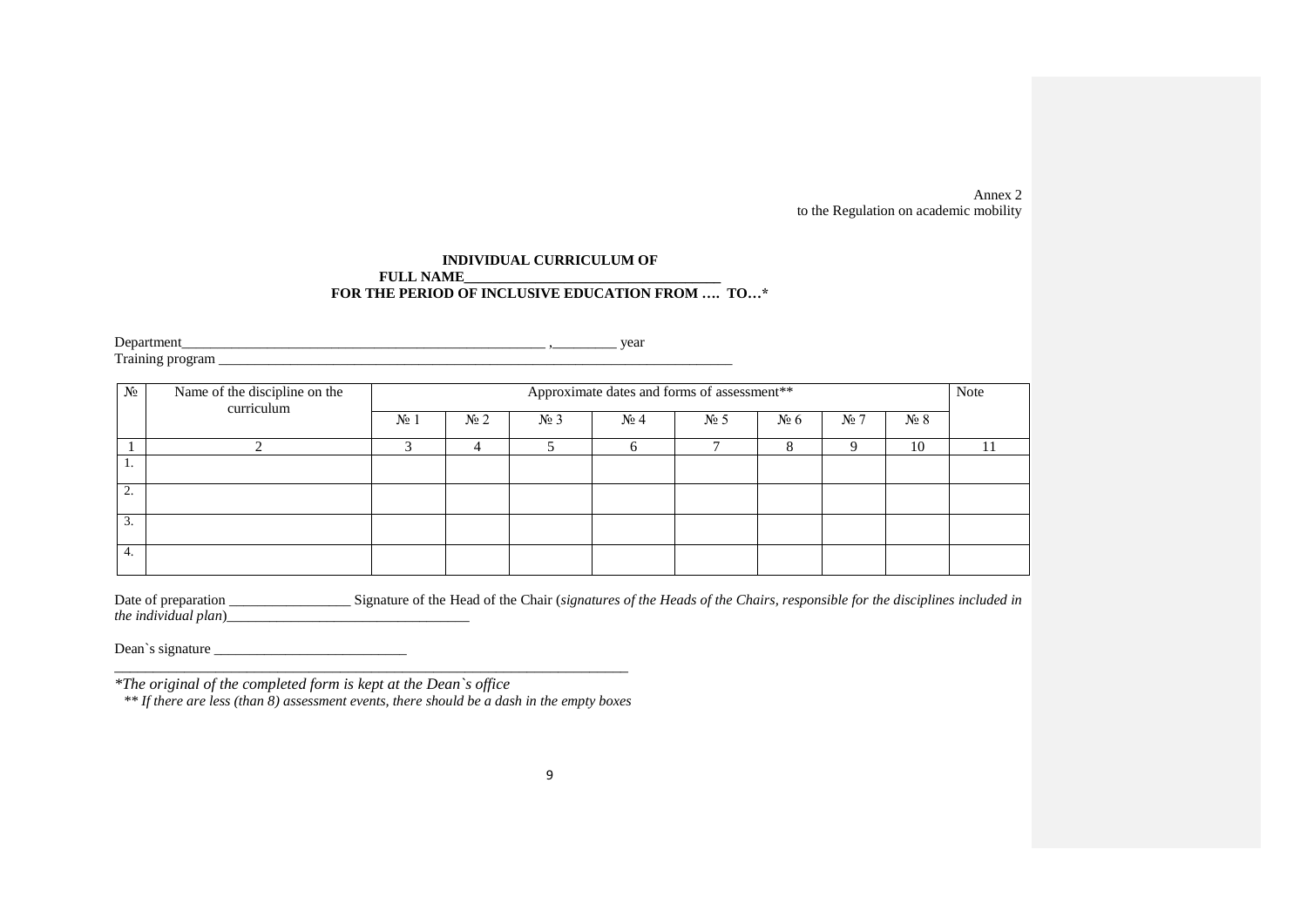Annex 3 to the Regulation on academic mobility

#### *Individual curriculum at the partnership educational institution (EI)*

| Full name                                          |      |
|----------------------------------------------------|------|
| Department                                         | year |
| Training program                                   |      |
| Training program specialization (master's program) |      |
| The partnership EI                                 |      |
|                                                    |      |

Department at the partnership EI Training program The dates of the program at the partnership EI\_

Transfer of credits in the following disciplines of the partnership EI's curriculum, which have a correspondence in LUNN curriculum:

|  | $\mathcal{N}_{\mathbb{R}}$ Disciplines in LUNN Number of Disciplines in the partnership EI's Number of |  |            |  |  |  |               |  |
|--|--------------------------------------------------------------------------------------------------------|--|------------|--|--|--|---------------|--|
|  | curriculum at the inclusive credits, form of curriculum                                                |  |            |  |  |  | credits. form |  |
|  | education period                                                                                       |  | assessment |  |  |  | of assessment |  |
|  |                                                                                                        |  |            |  |  |  |               |  |
|  |                                                                                                        |  |            |  |  |  |               |  |
|  |                                                                                                        |  |            |  |  |  |               |  |

Transfer of credits in the following disciplines of the partnership EI's, which are not included in LUNN curriculum:

| Name of the discipline. | Number of credits, form of control |
|-------------------------|------------------------------------|
|                         |                                    |
|                         |                                    |

Disciplines which are not included in the curriculum of the partnership EI, for which the student shall be assessed at LUNN after the end of the program at the partnership EI

| Name of the Number |                            | of 1 | Training | Form of study | Form of Professor |  |
|--------------------|----------------------------|------|----------|---------------|-------------------|--|
| discipline         | in credits, form of period |      |          |               | assessment        |  |
| LUNN               | assessment                 |      |          |               |                   |  |
| curriculum         |                            |      |          |               |                   |  |
|                    |                            |      |          |               |                   |  |

Correspondence of the grading system in LUNN and in the partnership EI

| Mark in accordance with LUNN curriculum | Mark in accordance with the partnership EI's |
|-----------------------------------------|----------------------------------------------|
|                                         | curriculum                                   |
| Excellent                               |                                              |
| Good                                    |                                              |
| Satisfactory                            |                                              |
| Poor                                    |                                              |
| Passed                                  |                                              |
| Failed                                  |                                              |

Dean of the department  $\frac{1}{2}$ 

Heads of the Chairs (signatures of the Heads of the Chairs responsible for the disciplines included in the individual plan)

 $\frac{1}{2}$  , and the set of the set of the set of the set of the set of the set of the set of the set of the set of the set of the set of the set of the set of the set of the set of the set of the set of the set of the set  $\overline{\phantom{a}}$  , and the contract of the contract of the contract of the contract of the contract of the contract of the contract of the contract of the contract of the contract of the contract of the contract of the contrac Student  $\frac{1}{2}$  and  $\frac{1}{2}$  and  $\frac{1}{2}$  and  $\frac{1}{2}$  and  $\frac{1}{2}$  and  $\frac{1}{2}$  and  $\frac{1}{2}$  and  $\frac{1}{2}$  and  $\frac{1}{2}$  and  $\frac{1}{2}$  and  $\frac{1}{2}$  and  $\frac{1}{2}$  and  $\frac{1}{2}$  and  $\frac{1}{2}$  and  $\frac{1}{2}$  and  $\frac$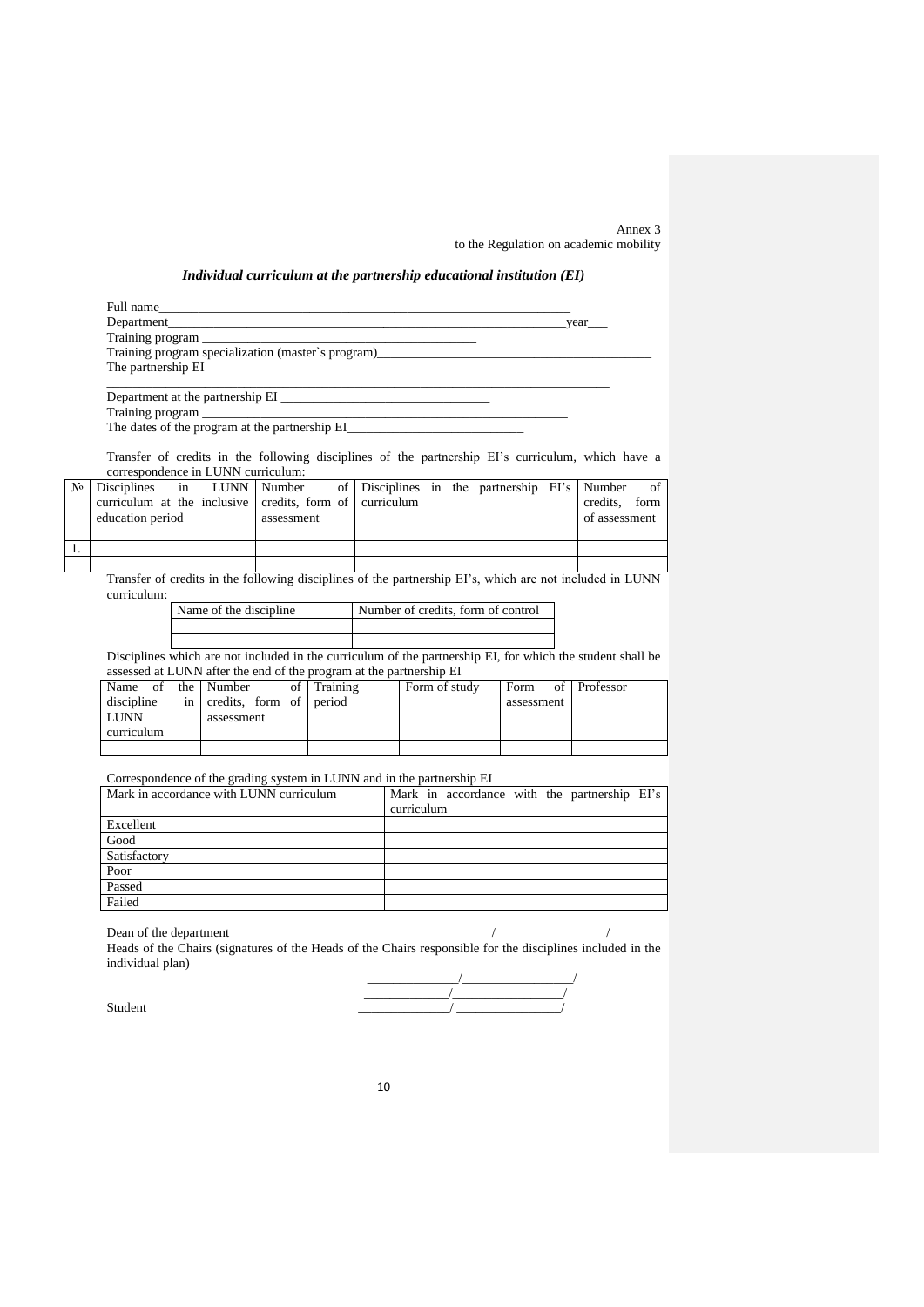Annex 4 to the Regulation on academic mobility

# To be included in order

Please allow the student of the department\_\_\_\_\_\_\_\_\_\_\_\_\_ to participate in the academic mobility program (under the agreement\_\_\_\_\_\_\_\_\_\_\_ of \_\_\_\_\_\_\_\_\_) and to study in \_\_\_\_\_\_\_\_\_\_\_\_\_ *(country and the educational institution)* for the period from\_\_\_\_\_\_\_ through \_\_\_\_\_\_\_.

Please approve the student's individual schedule from\_\_\_\_\_\_\_ to\_\_\_\_\_\_\_\_\_\_ (Please approve the student's individual curriculum from \_\_\_\_\_\_\_\_\_ to  $\qquad \qquad$ 

Grounds: a personal application, an invitation from\_\_\_\_\_\_\_\_\_, individual schedule (individual curriculum).

## **AGREED:**

Legal Adviser Member of Educational Information Center (for fee-paying students)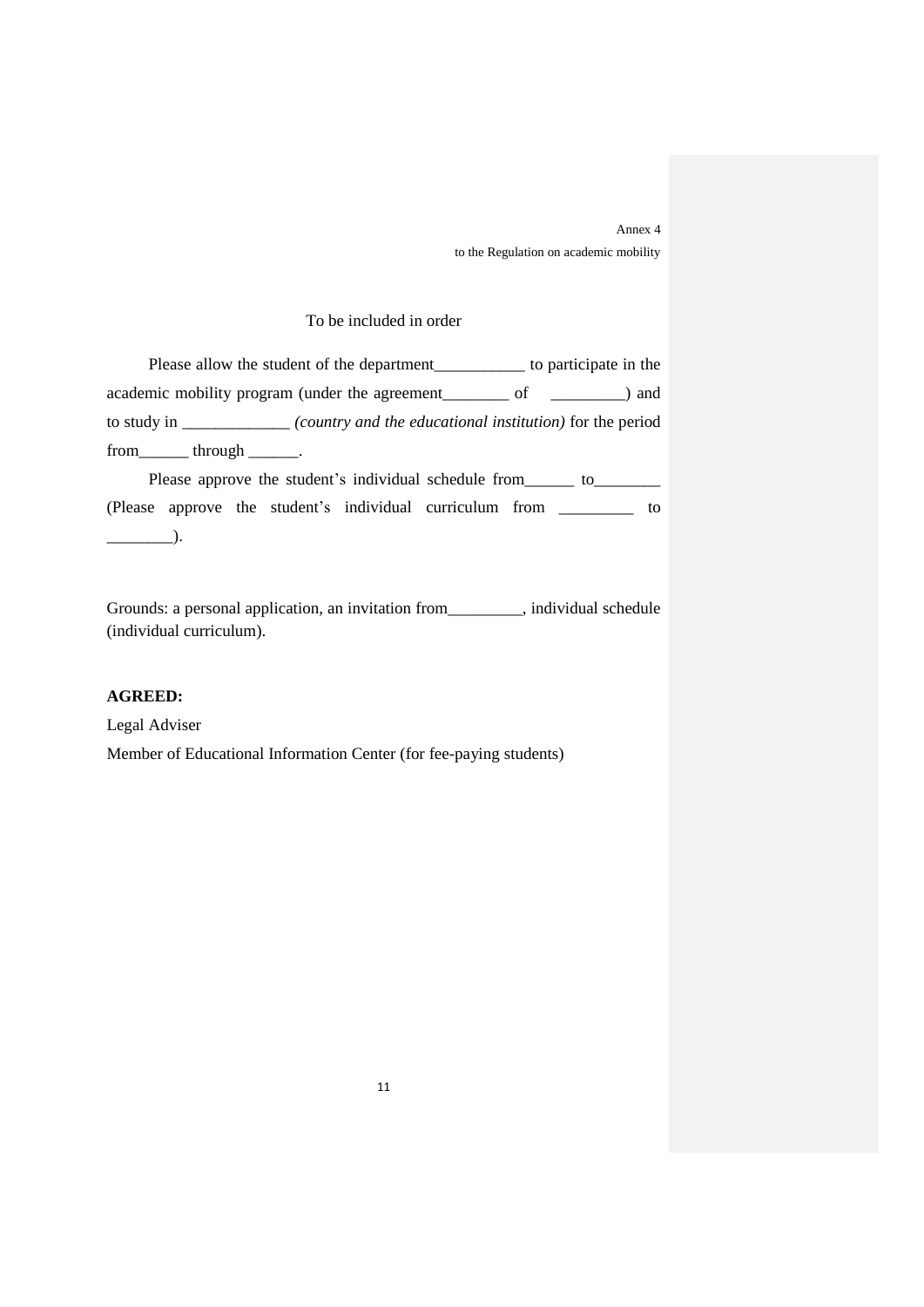Annex 5

to the Regulation on academic mobility

#### LEARNING AGREEMENT / СОГЛАШЕНИЕ ОБ ОБУЧЕНИИ

#### **ACADEMIC YEAR / УЧЕБНЫЙ ГОД: 20\_\_/ 20\_\_\_. FIELD OF STUDY** / **НАПРАВЛЕНИЕ ОБУЧЕНИЯ:\_\_\_\_\_\_\_\_\_\_\_\_\_**

| Name of student / Имя студента:             | E-mail / Электронный<br>адрес: | Phone number /<br>Телефон: |  |
|---------------------------------------------|--------------------------------|----------------------------|--|
| Sending Institution / Направляющая сторона: |                                | Country / Страна:          |  |

# DETAILS OF THE PROPOSED STUDY PROGRAMME ABROAD/ ДЕТАЛИ ПРЕДПОЛАГАЕМОЙ ПРОГРАММЫ ОБУЧЕНИЯ ЗА РУБЕЖОМ

| Receiving institution / Принимающая сторона:                                                             | Country / Страна:                               | Отформатировано: Русский<br>(Россия) |
|----------------------------------------------------------------------------------------------------------|-------------------------------------------------|--------------------------------------|
|                                                                                                          |                                                 |                                      |
| Course unit title / Официальное название курса Course title<br>(as indicated in the information package) | Number of ECTS credits /<br>Количество кредитов |                                      |

| Student's signature / Подпись студента                                                                                                           | Date $/\sqrt{a}$                                                                          |
|--------------------------------------------------------------------------------------------------------------------------------------------------|-------------------------------------------------------------------------------------------|
| SENDING INSTITUTION / НАПРАВЛЯЮЩАЯ СТОРОНА<br>We confirm that the agreement is accepted / Мы подтверждаем, что данное Соглашение действительно.  |                                                                                           |
| Departmental coordinator's signature / Подпись<br>координатора<br>программы от факультета                                                        | Institutional coordinator's signature / Подпись<br>координатора программы от университета |
| Date / Дата                                                                                                                                      | Date / Дата:                                                                              |
| RECEIVING INSTITUTION / ПРИНИМАЮЩАЯ СТОРОНА<br>We confirm that the agreement is accepted / Мы подтверждаем, что данное Соглашение действительно. |                                                                                           |
| Departmental coordinator's signature / Подпись<br>координатора<br>программы от факультета                                                        | Institutional coordinator's signature / Подпись<br>координатора программы от вуза         |
| Date / Дата                                                                                                                                      | Date / Дата:                                                                              |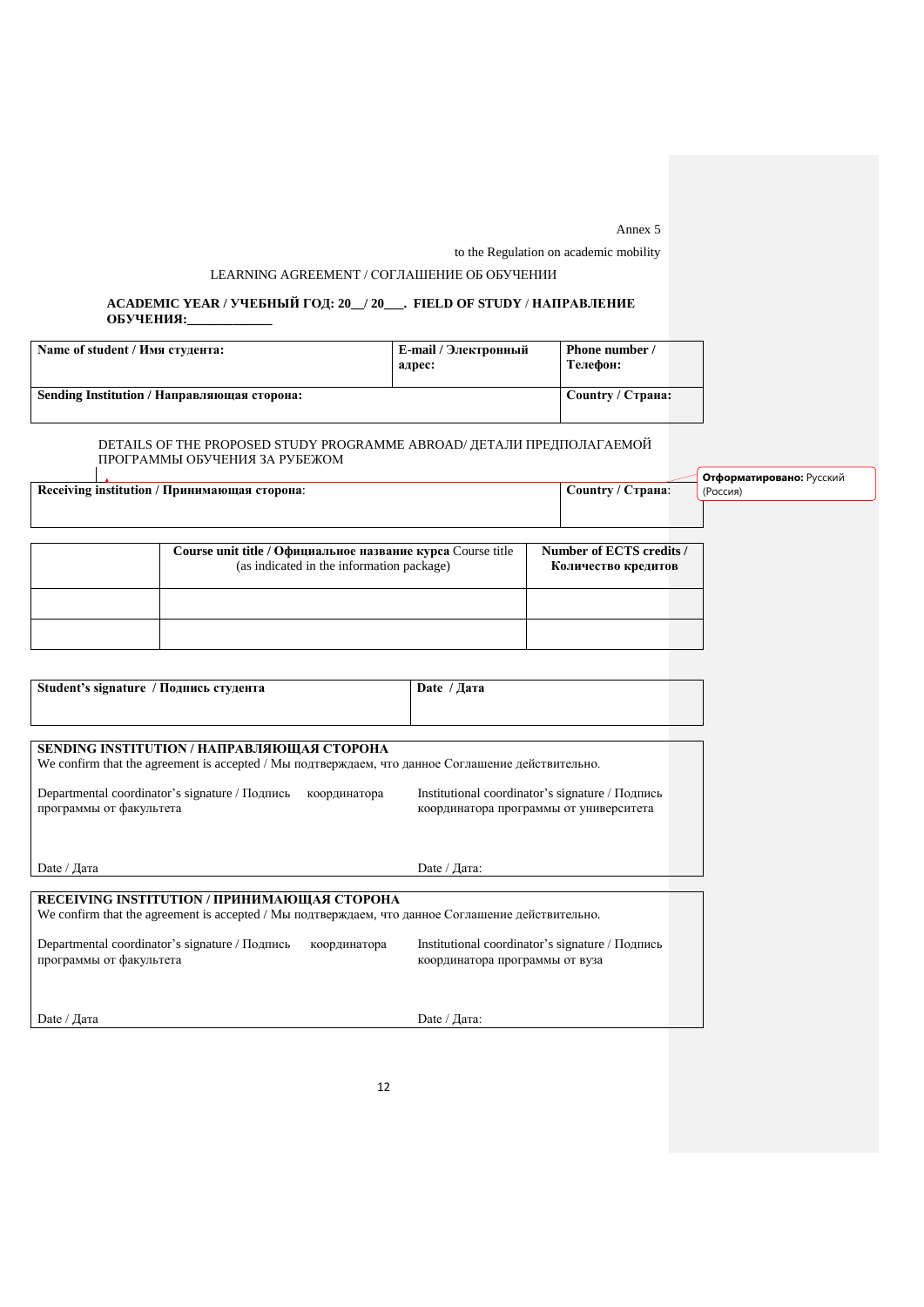Annex 6 to the Regulation of academic mobility

 To Chancellor of of FSBEI of HPE "Linguistics University of Nizhny Novgorod" Boris A. Zhigalev

|              | (full name)                |
|--------------|----------------------------|
| student of   |                            |
|              | (group, department/branch) |
| home phone   |                            |
| mobile phone |                            |
| e-mail       |                            |

# **Application**

Please consider me having returned to studies at LUNN from \_\_\_\_\_\_\_\_\_\_after completing the academic mobility program.

I apply for the recognition of disciplines studied at (*name of the partnership*   $E I$ )

 $\frac{1}{2}$  in the period from  $\frac{1}{2}$ to\_\_\_\_\_\_\_\_\_\_\_\_\_\_\_\_\_\_\_\_\_\_\_\_\_\_\_\_\_\_\_\_\_\_\_\_\_\_\_\_. The grounds of recognition

include the Individual curriculum, Learning Agreement and Transcript of records (attached herewith).

Date \_\_\_\_\_\_\_\_\_\_\_\_\_\_\_\_\_\_ **Signature** 

\*For students who have studied under a long-term inclusive education program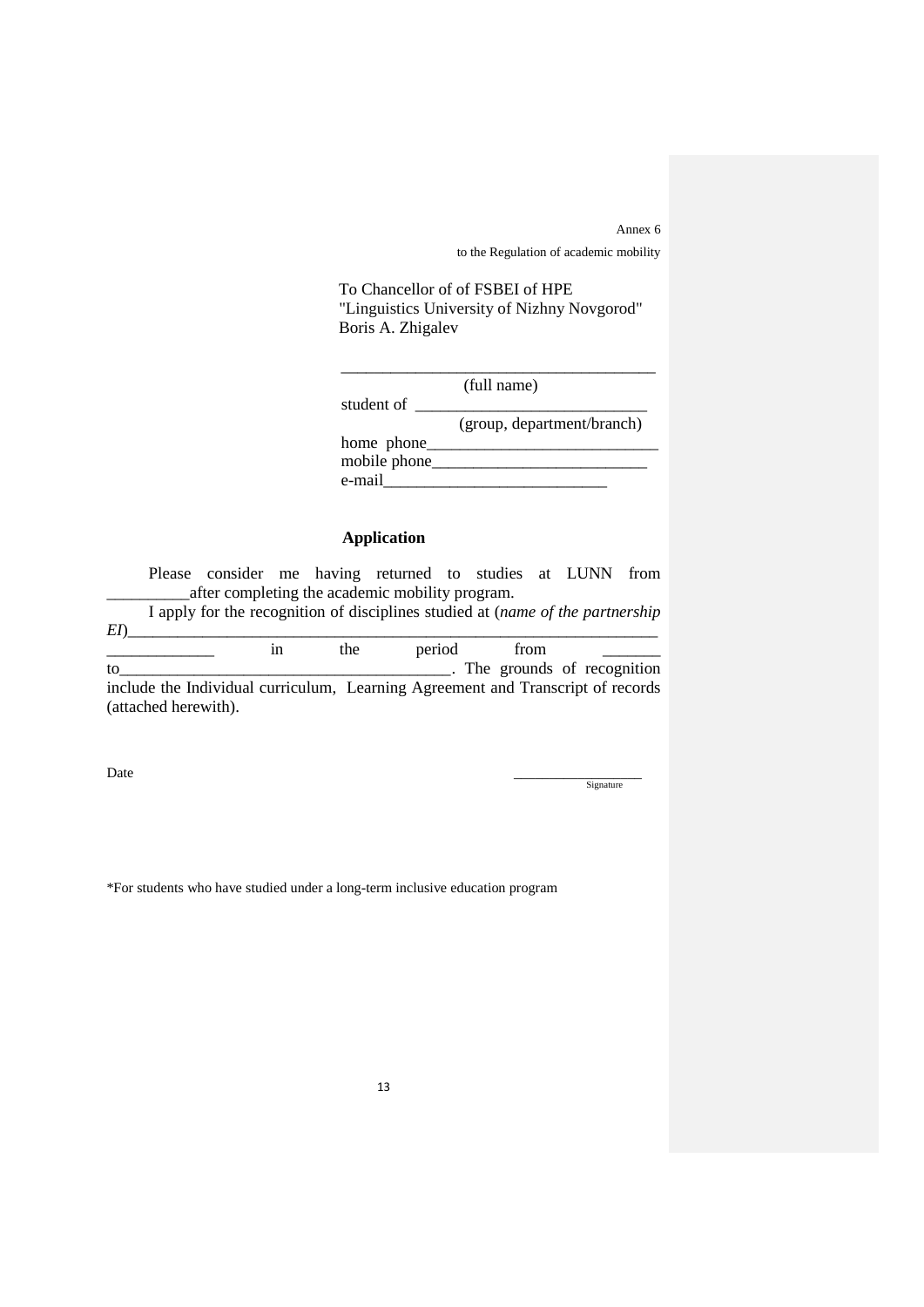Annex 7 to the Regulation on academic mobility

### To be included in order

1. Please consider the student of group\_\_\_\_\_\_, the department\_ training program « we will be a studying on free-of-charge (feepaying) basis, having returned to studies at LUNN from \_\_\_\_\_\_\_\_\_ after completing the academic mobility program at\_\_\_\_\_\_\_\_\_\_\_\_\_\_\_\_\_\_\_\_\_\_\_\_\_\_\_\_\_(*name of the educational institution, country)*: 2. Please, recognize the disciplines studied at (*name of the partnership educational institution*)

\_\_\_\_\_\_\_\_\_\_\_\_\_\_\_\_\_\_\_\_\_\_\_\_\_\_\_\_\_\_\_\_\_\_\_\_\_\_\_\_\_\_\_\_\_\_\_\_\_\_\_\_\_\_\_\_\_\_\_\_\_\_\_\_\_\_

Grounds: a private application, a verification letter of studying (certificate).

# **AGREED:**

Member of Educational Information Center (for off-budget students)

Legal Adviser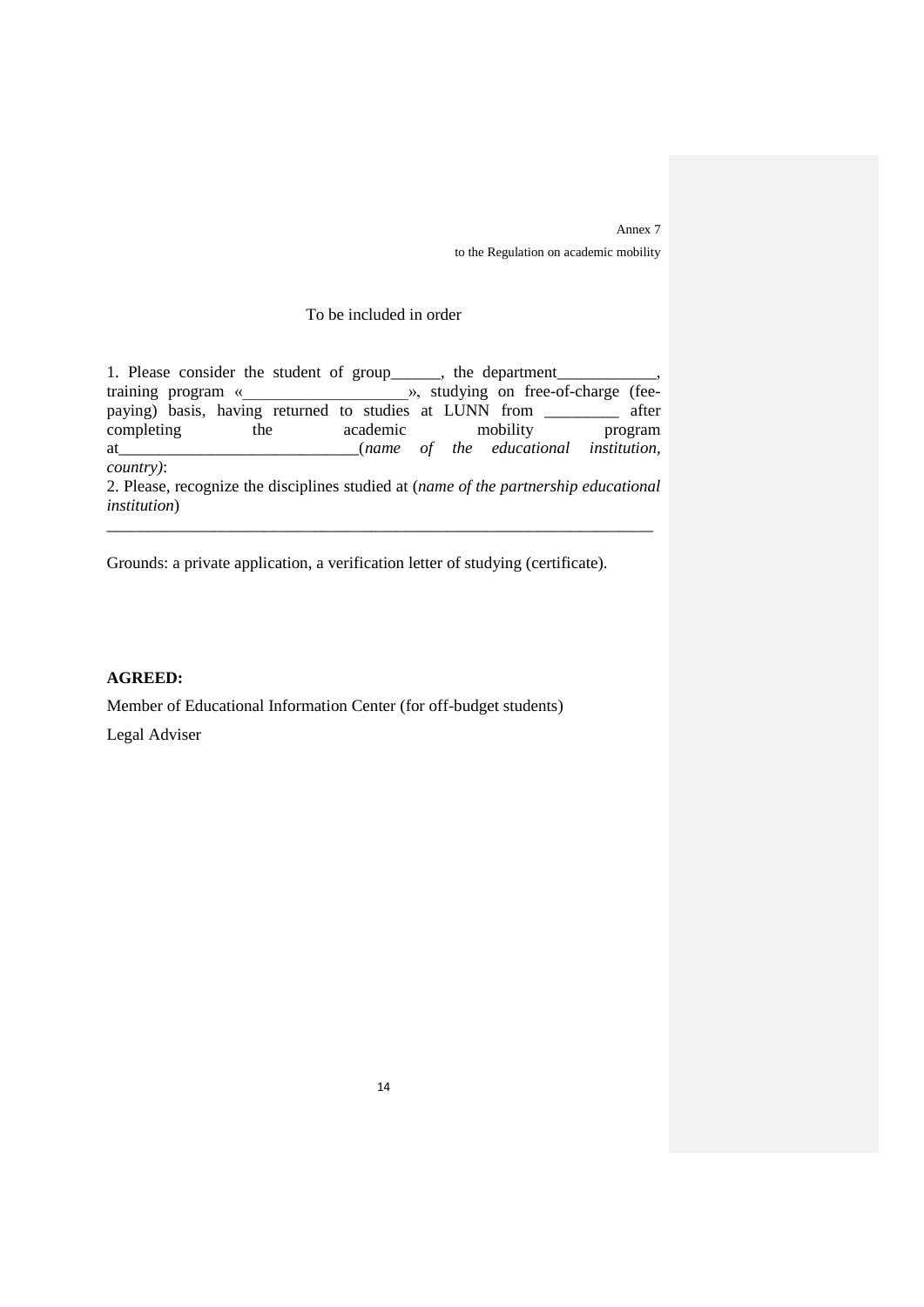Annex 8 to the Regulation on academic mobility

 To Chancellor of FSBEI of HPE "Linguistics University of Nizhny Novgorod" Boris A. Zhigaliov

|              | (full name)                        |
|--------------|------------------------------------|
| student of   |                                    |
|              | (country, educational institution) |
| address      |                                    |
| mobile phone |                                    |
| e-mail       |                                    |

# **Application**

| Please enroll me on the<br>year at the          | department under the |  |
|-------------------------------------------------|----------------------|--|
| training program for the period from<br>through | to study under the   |  |
| academic mobility program (as per the agreement | dated                |  |

Date \_\_\_\_\_\_\_\_\_\_\_\_\_\_\_\_\_\_

Signature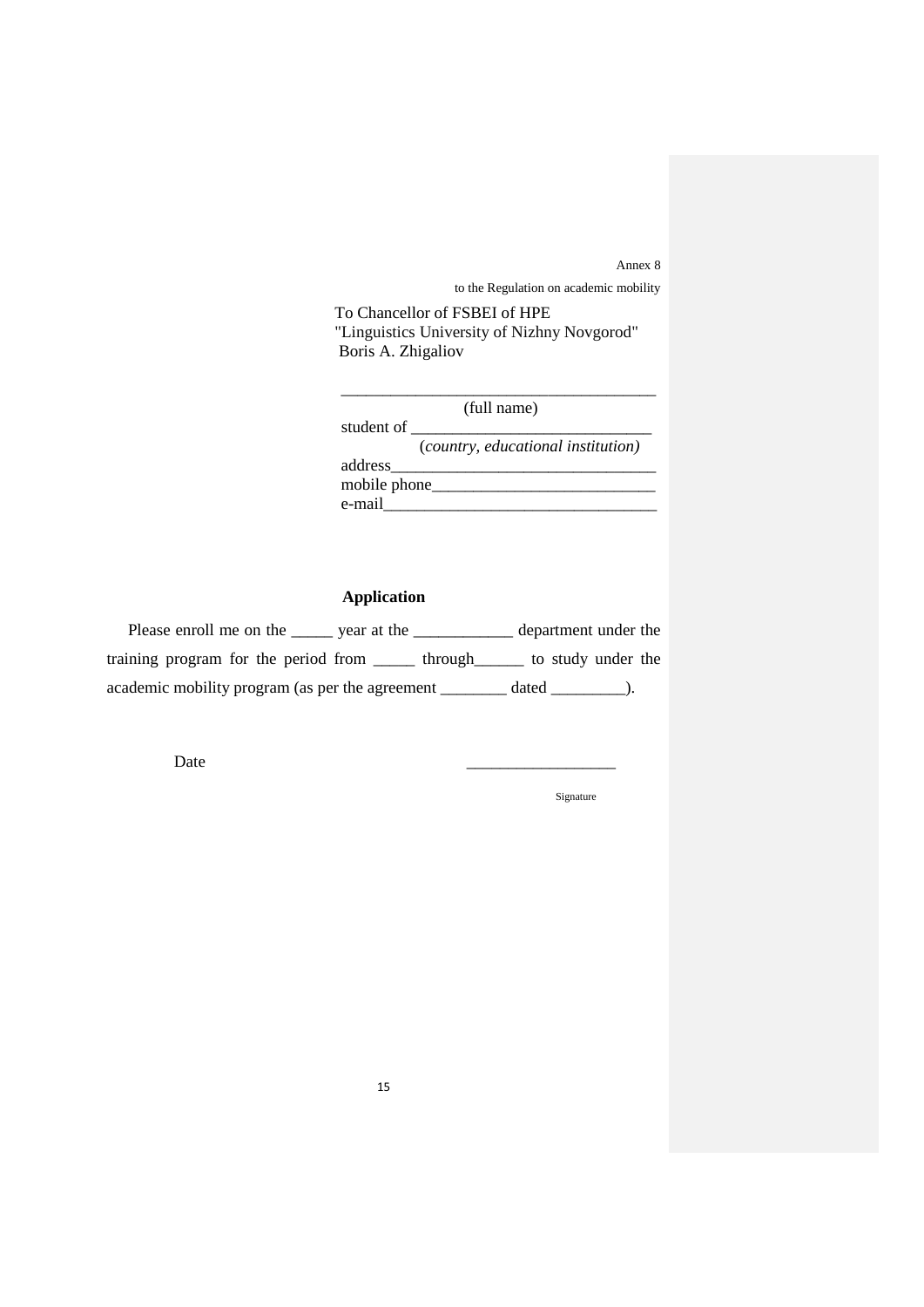Annex 9

to the Regulation on academic mobility

### **TO ORDER:**

**1.** This is to enroll \_\_\_\_\_\_\_\_\_\_\_\_\_\_\_ (*full name in Russian and in the corresponding foreign language*), student of\_\_\_\_\_\_\_\_\_\_\_\_\_\_\_\_\_\_\_\_ (*name of the educational institution)* (\_\_\_\_\_\_\_\_ *country*) on the basis of a cooperation agreement between FSBEI of HPE "Linguistics University of Nizhny Novgorod" and (*name of the educational institution*) into FSBEI of HPE "Linguistics University of Nizhny Novgorod" to study on an inclusive education program on the \_\_\_\_\_\_\_\_\_\_\_year at the department  $\Box$  training program:

from \_\_\_\_\_ to \_\_\_\_\_\_\_\_ and allow him/her to attend the selected disciplines in accordance with the Learning agreement.

The university shall

- issue a student's ID card;
- appoint (*position, full name*) Head of the program;
- appoint the Dean's assistant for academic mobility *\_\_\_\_\_\_\_\_(full name)* coordinator of the program;
- provide the student with accommodation at the LUNN hall of residence  $\mathcal{N}_2$  2 on the \_\_\_ floor and determine the cost of accommodation in accordance with current tariffs at the cost of the program's participant;
- entrust the responsibility for the student's stay, registration and migration registration on the Department of International Affairs.

Grounds: a personal application, the Learning аgreement and the Annex to it (in 2 copies), the Dean's submission to order\_\_\_\_\_\_\_\_\_\_,

10.02.2014 *Dean* 

#### **AGREED:**

Vice-President for academic affairs Vice-President for educational work Head of the Department of International Affairs Legal Adviser Director of Educational Information Center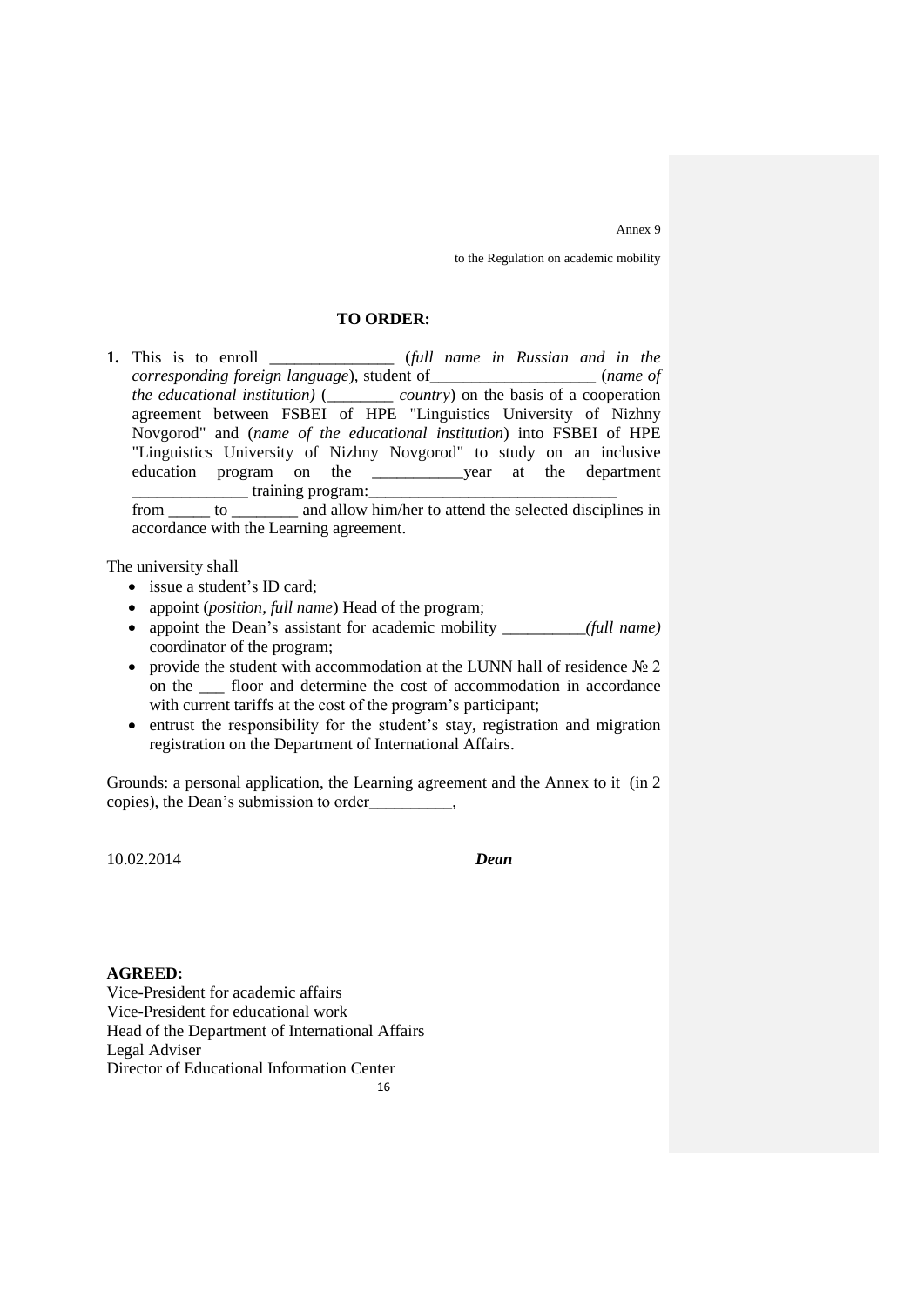Annex To the Regulation on academic mobility

#### **ANNEX TO THE LEARNING AGREEMENT**

#### **Nizhny Novgorod**

**«\_\_\_\_»\_\_\_\_\_\_\_\_\_\_\_\_\_\_201\_ .**

Federal State Budgetary Educational Institution of Higher Education "Linguistics University of Nizhny Novgorod" hereinafter referred to as the University (license of Federal Service for Supervision in the Sphere of Education and Science series ААА № 002241, registration number 2142, dated November 10, 2011), represented by President Boris Andreevich Zhigalev acting under LUNN Charter, and

\_\_\_\_\_\_\_\_\_\_\_\_\_\_\_\_\_\_\_\_\_\_\_\_\_\_\_\_\_\_\_\_\_\_\_\_\_\_\_\_\_\_\_\_\_\_\_\_\_\_\_\_\_\_\_\_\_\_\_\_\_\_\_\_\_\_\_\_\_\_\_\_\_\_\_\_\_\_

**\_\_\_\_\_\_\_\_\_\_\_\_\_\_\_\_\_\_\_\_\_\_\_\_\_\_\_\_\_\_\_\_\_\_\_\_\_\_\_\_\_\_\_\_\_\_\_\_\_\_\_\_\_\_\_\_\_\_\_\_\_\_\_\_\_\_\_\_\_\_\_\_\_\_\_,** (full name, year of birth, country of nationality (allegiance)

hereinafter referred to as the Student, collectively referred to as the Parties have concluded this Agreement as follows:

# **1. SUBJECT**

1.1. The subject of this Agreement shall be the Student's training according to the program  $\vee$   $\vee$ 

(name of the program)

under the agreement between (*name of the educational institution, country*).

1.2. The training shall proceed as full-time (from \_\_\_\_\_\_\_\_through \_\_\_\_\_\_\_) according to a basic educational program and shall be free of charge.

# **2. OBLIGATIONS OF THE UNIVERSITY**

The University shall

2.1. Enroll the Student on the \_\_\_\_\_\_year of the department \_\_\_\_\_\_\_\_\_of the University. 2.2. Introduce the Student to the Regulations on education and residency of foreign citizens in Russia, LUNN Charter and internal regulations of the University and the residence hall. 2.3. Provide assistance to the Student in residence registration at the Federal migration service and in student visa extension in accordance with the legislation of the Russian Federation. 2.4. Allow the Student to use libraries, reading rooms, the educational information portal, the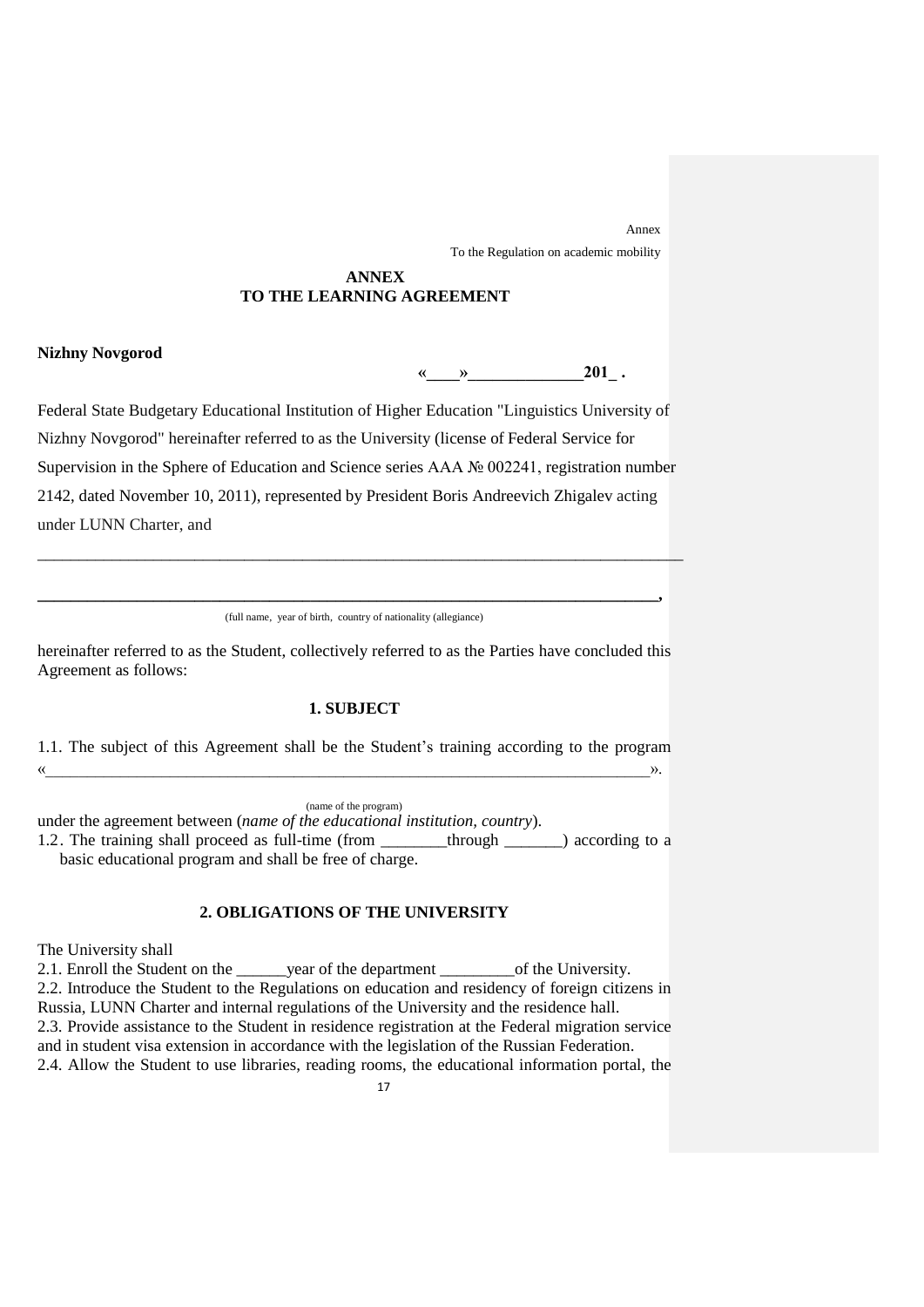University`s sports and cultural facilities on equal terms with the students, citizens of the Russian Federation.

2.5. Provide assistance to the Student in the enforcement of their rights and protect their interests within the University's capabilities and competence.

2.6. Provide the Student with accommodation at the hall of residence on a fee-paying basis. Should the student be expelled from the University, he or she shall lose the right for accommodation at the residence hall.

2.7. Appoint (*position, full name*) the Student's Advisor at the University

# **3. OBLIGATIONS OF THE STUDENT**

The Student shall

3.1. comply with the rules of stay, residence and movement established for foreign citizens by the legislation of the Russian Federation;

3.2. comply with LUNN Charter and internal regulations;

3.3. comply with university discipline rules, not be absent from classes without a reasonable excuse, inform the University about the reasons of their absence;

3.4. comply with the Constitution and laws of the Russian Federation established for foreign citizens, rules of entry, stay and movement on the territory of the Russian Federation, LUNN Charter and internal regulations of the University and the residence hall;

3.5. take good care of the University property (of the hall of residence, libraries, departments and university buildings);

3.6. purchase a medical insurance policy and a life insurance policy that include emergency medical assistance and insurance in case of repatriation;

3.7. register for the time of residence on the territory of the Russian Federation at agencies of the Federal migratory service and, in case of changing the place of residence or travelling outside Nizhny Novgorod or the Russian Federation, inform the advisor at least two (2) days prior to the intended departure;

3.8. pay for all the costs associated with the preparation and sending of the invitation and visas, as well as all expenses in case of the Student's deportation;

3.9. leave the Russian Federation within three days of the Student's expulsion order date.

# **4. FINANCIAL TERMS**

4.1. The Student shall not be paid scholarship or provided with other forms of financial support by the University.

4.2. The University shall cover no insurance of the Student's life, health and property, as well as no expenses caused by force majeure concerning the Student.

4.3. The University shall not cover any expenses concerning the Student's trip to his native country and back or any other private trips.

4.4. The University shall assume no liability for expenses, caused the Student's violation of the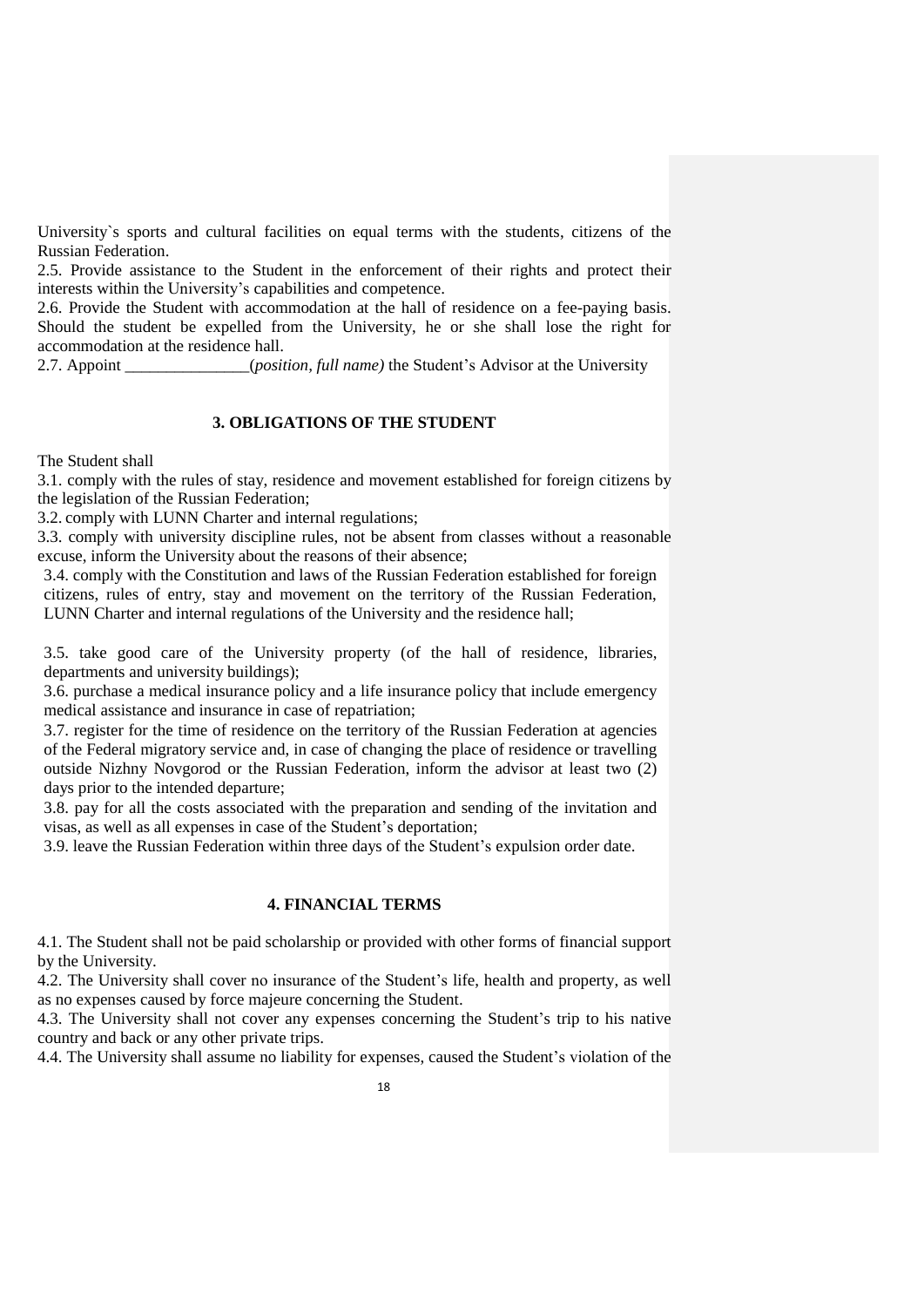current legislation of the Russian Federation.

4.5. The University shall not be held responsible for any of the Student's debts to legal and natural persons.

## **5.PROCEDURE OF THE CONCLUSION OF THE AGREEMENT. TERMINATION OF THE AGREEMENT**

5.1. This Agreement shall come to force after singing by both parties and shall be valid until the Student's expulsion order is issued.

5.2. Each Party has the right at any time to terminate this Agreement by sending a written notice to the other Party.

## **6. SETTLEMENT OF DISPUTES**

6.1. In case of disputes or disagreements arising out of the present Agreement the Parties shall do their utmost to settle such dispute or disagreement in any amicable way.

6.2. If no settlement is achieved the dispute or disagreement shall be subject to consideration by Russian courts as set forth in the Russian law.

# **7. CONCLUDING PROVISIONS**

7.1. Any and all provisions of this Agreement have been explained to the Student and he/she has unambiguously accepted the same and has no questions thereon.

7.2. The present Agreement signed, all terms and conditions of previous negotiations and correspondence shall be considered invalid.

7.3. Any amendments and additions hereto shall be made in writing and signed by both Parties. 7.4. Any additional provisions shall be issued as an annex to this Agreement to form an integral part hereof.

7.5. The present Agreement has been made in duplicate in Russian, signed by both Parties and certified by the University seal. One copy shall be kept at the University, and the other one shall be kept by the Student.

7.6. The Learning Agreement shall be an integral part of this Agreement.

# **8. LEGAL ADDRESSES OF THE PARTIES**

## THE UNIVERSITY

Bank details:

Novgorod, 603155, Russia

Address: 31 A, Minin St., Nizhny

Settlement account 40503810700001001088 Main Financial Settlements Center of Main Administration of Bank of Russia in The Student

 $\_$  ,  $\_$  ,  $\_$  ,  $\_$  ,  $\_$  ,  $\_$  ,  $\_$  ,  $\_$  ,  $\_$  ,  $\_$  ,  $\_$  ,  $\_$  ,  $\_$  ,  $\_$ (FULL NAME ACCORDING TO THE PASSPORT)

\_\_\_\_\_\_\_\_\_\_\_\_\_\_\_\_\_\_\_\_\_\_\_\_\_\_\_\_\_\_